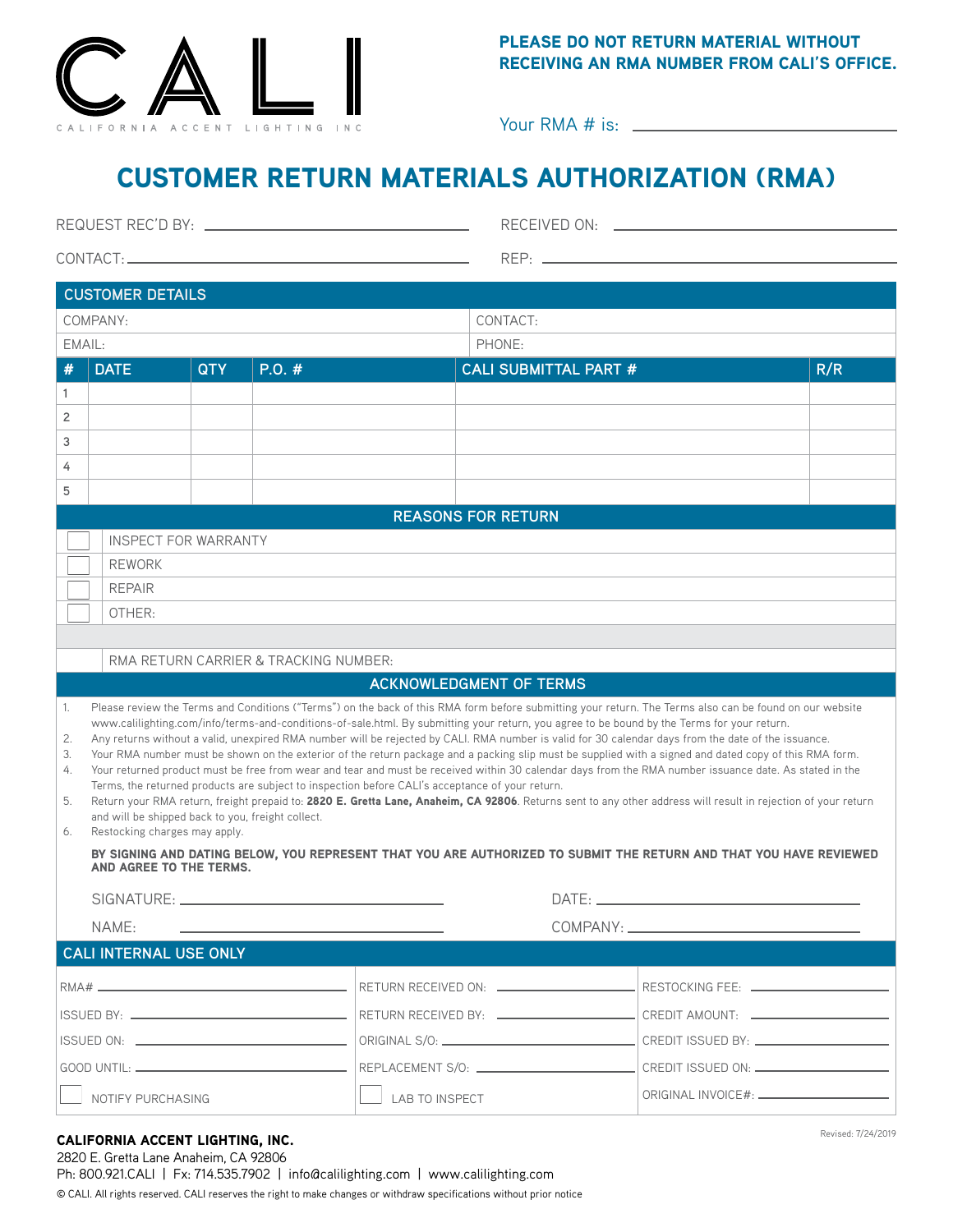# TERMS AND CONDITIONS OF SALE

PLEASE READ THE FOLLOWING CAREFULLY REGARDING YOUR RIGHTS AND OBLIGATIONS, AS WELL AS CONDITIONS, LIMITATIONS, AND EXCLUSIONS THAT MIGHT APPLY TO YOU. THESE TERMS & CONDITIONS CONTAIN AN AGREEMENT TO ARBITRATE THAT REQUIRES THE USE OF ARBITRATION ON AN INDIVIDUAL BASIS TO RESOLVE DISPUTES RATHER THAN JURY OR ANY OTHER COURT PROCEEDINGS OR CLASS ACTIONS OF ANY KIND.

#### 1. AGREEMENT

This document shall set for the agreement ("Agreement") between you (hereafter referred as "you" or "Buyer") and California Accent Lighting, Inc., a California corporation (hereafter referred to as "CALI," "us," "we," or "our" as the context may require). These terms and conditions in this Agreement ("Terms") apply to the purchase and sale of products from CALI. These Terms are subject to change by CALI without prior written notice at any time, in our sole discretion.

You agree that the Terms are in lieu of any provisions, terms or conditions on Buyer purchase orders or other agreements submitted to CALI which are in any way inconsistent with, modify or add to the Terms unless a separate agreement is executed between you and an authorized representative of CALI. Sales representatives are not authorized to deviate from the Terms stated herein. Any deviation from the Terms must be approved by CALI's Chief Executive Officer.

The failure of us to exercise or enforce any right or provision of these Terms shall not constitute a waiver of such right or provision.

The Terms set forth herein shall constitute the entire agreement between you and CALI and supersede any and all prior agreements, communications, and understandings, whether oral or written (including, but not limited to, any prior versions of the Terms). Any ambiguities in the interpretation of these Terms shall not be construed against the drafting party, CALI.

#### 2. PRICES AND PAYMENT TERMS

All prices, discounts, and promotions are subject to change without notice. Payment terms are within our sole discretion and, unless otherwise agreed by us in writing, your adherence to the below stated policy is a condition precedent to our acceptance of your submitted purchase order.

For new customers, your invoice must be paid in full before CALI will accept your submitted purchase order. As a new customer, you may be invited to submit a credit application for your subsequent purchases with CALI. If CALI approves your credit application, then the invoice must be paid Net-30 days from the date of the invoice. You represent and warrant that the information you provided in the credit application is accurate, correct, and complete, and you are duly authorized to submit the credit application for CALI's consideration. For customers with an approved credit application with CALI, no orders will be sent to production if your account is 45 days past due, or your account balance and incoming orders exceeds the credit limit. If your order is in production and your account becomes 45 days past due, the finished product will not be shipped until your account is in good standing as determined by CALI. In addition, if your submitted purchase order is greater than \$10,000 USD, without regards to the available credit line with CALI, CALI will require a 50% deposit of the invoiced amount before CALI ships your product. All payments must be made in U.S. Dollars only.

#### 3. ORDER ACCEPTANCE PROCESS, NO-CANCELLATION POLICY

You agree that any quote received from CALI or through its agent is an estimate, not an offer to sell. You agree that your purchase order to CALI is an offer to buy CALI's products under these Terms. Accordingly, unless your purchase orders are accepted by us, we will not be obligated to sell the products to you. Your purchase orders are non-cancellable after CALI's acceptance. CALI's acceptance will be in writing, such as emailed acceptance or by invoice for payment.

Our acknowledgment of your order means that your purchase order request has been received; it does not mean that your purchase order has been accepted or shipped or that the price or availability of an item has been confirmed. Upon review, CALI may either accept or reject your purchase order, or issue a sales order, outlining counter-terms and conditions for your consideration.

You acknowledge that, CALI, in its sole discretion, may commence production process in anticipation of fulfilling your submitted purchase order in accordance with the Terms, or in separate terms and conditions to be agreed by you and CALI. In the former event, you agree and acknowledge that commencement of production process by CALI is an accommodation to you and CALI will incur costs associated with your submitted purchase order, which you will be responsible in the event that CALI does not accept your submitted purchase order. In the latter event, CALI will issue to you a sales order with counter-terms and conditions which you must respond within 10 calendar days from the issuance date with your objections. You agree that, because of an on-going business relationship between CALI and you, your silence (i.e., no objection or express rejection from you) shall constitute your acceptance of CALI's sales order and the counter-terms and conditions.

CALI makes a conscientious effort to describe and display its products and services accurately on CALI's website. Despite these efforts, a small number of items on the website may be described inaccurately, or unavailable, and we may experience delays in updating information on the website and in our advertising through our sales agents. As a result, we cannot and do not guarantee the accuracy or completeness of any information, including prices, product images, specifications, availability, and services. We reserve the right to change or update information and to correct errors, inaccuracies, or omissions at any time without prior notice. We apologize for any inconvenience. If an item's correct price is higher than our stated price, if the item is no longer available, or if we determine that there were inaccuracies in our product information, we will cancel your order and notify you of such cancellation via email. We reserve the right to refuse any order you place with us directly or through our sales agent. We may, in our sole discretion, limit or cancel quantities purchased per order. These restrictions may include orders placed by or under the same customer account, the same credit card, and/or orders that use the same billing and/or shipping address. If we make a change to or cancel an order, we may attempt to notify you by contacting via the e-mail and/or calling the phone numbers provided at the time the order was made.

#### 4. CATALOG AND PRICE LIST

Prices for our products are subject to change without notice. We reserve the right at any time to modify or discontinue the products (or any part thereof) without notice at any time. We shall not be liable to you or to any third-party for any modification, price change, suspension or discontinuance of the products. We reserve the right to discontinue any product at any time.

We have made every effort to display as accurately as possible the dimensions, colors, and images of our products that appear on our website and our catalog. We cannot guarantee that your computer monitor's display or printing of catalog will be accurate. We do not warrant that the quality of any products, services, information, or other material purchased or obtained by you will meet your expectations, or that any errors in them will be corrected. You agree that CALI is not responsible for any labor charge-back in connection with errors on our website or catalog, including, but not limited to, measurements, press, description, and color.

We reserve the right, but are not obligated, to limit the sales of our products to any person, geographic region, or jurisdiction. We may exercise this right on a case-by-case basis. We reserve the right to limit the quantities of any products that we offer. All descriptions of products or product pricing are subject to change at any time without notice, at the sole discretion of us. Any offer for any product made on CALI's website is void where prohibited.

#### 5. FREIGHT, INSURANCE, EXPORTER'S CHARGES, DUTIES, TITLE, RISK OF LOSS

You agree to pay a minimum shipping charge of \$50 USD regardless of the quantity or the value of your order. You are responsible for all transportation-related costs, including, but not limited to, exporters charges, shipping charges, and insurance. CALI will either (a) add these



### CALIFORNIA ACCENT LIGHTING, INC.

2820 E. Gretta Lane Anaheim, CA 92806

Ph: 800.921.CALI | Fx: 714.535.7902 | info@calilighting.com | www.calilighting.com © CALI. All rights reserved. CALI reserves the right to make changes or withdraw specifications without prior notice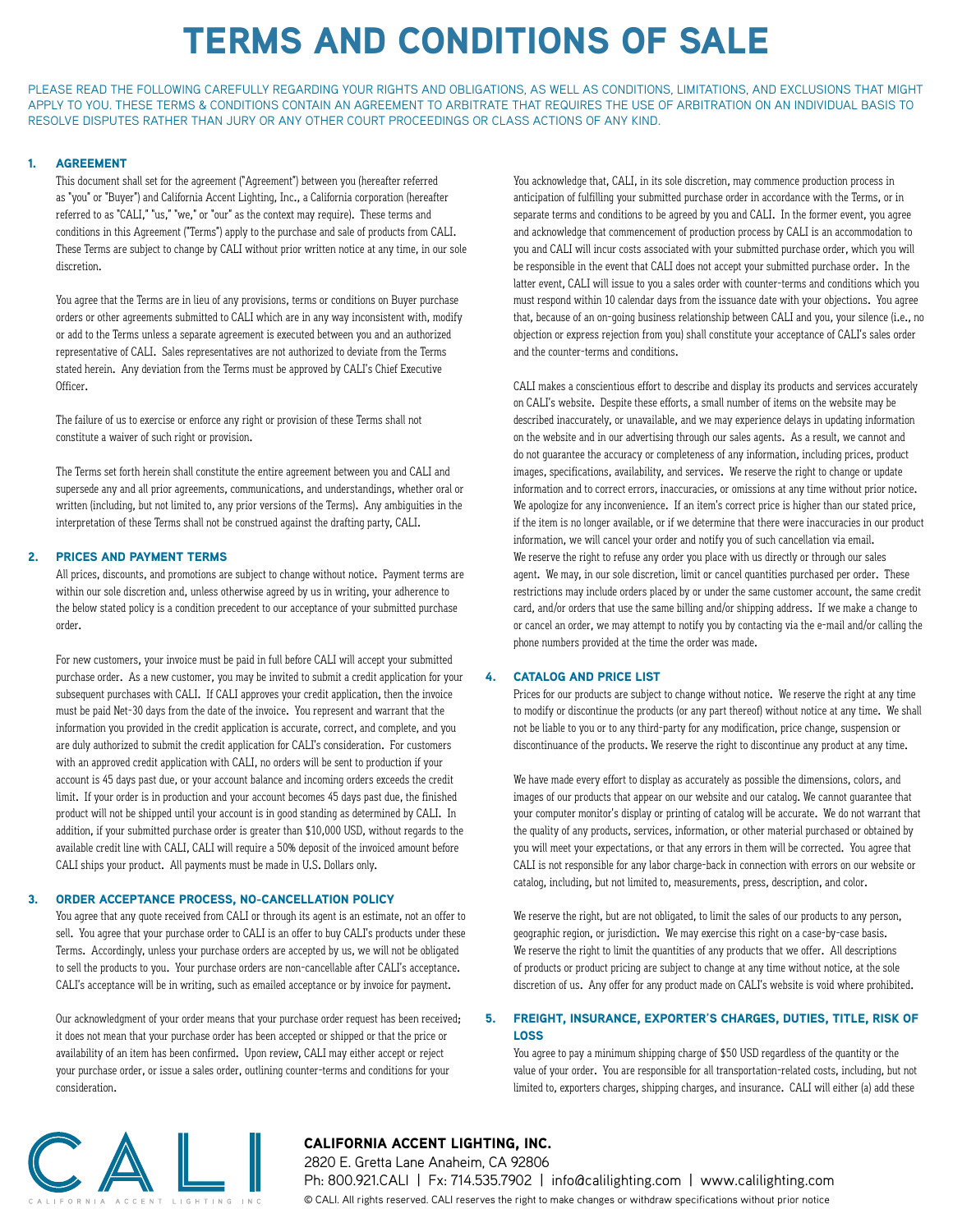# TERMS AND CONDITIONS OF SALE

charges to the prices specified herein, (b) add these charges to CALI's invoices as separate items, or (c) ship with charges to be collected by the carrier or exporter, whichever procedure Buyer timely directs. In the absence of timely direction, CALI's choice of procedure will be conclusively deemed to be acceptable to Buyer. Export/Import documentation and duties are the responsibility of the Buyer.

Title and risk of loss for products furnished by CALI shall pass to you upon delivery to a common carrier, or once the products are picked up by your designated carrier, at CALI's plant.

#### 6. FREIGHT TERMS

Standard freights terms are F.O.B. factory "prepay and charge". Prepay shipping charges will be added to your invoice. It is your responsibility to submit claims for freight-related damages and shortages of packages to the carrier. This includes orders that have been quoted with freight expenses. You agree that the shipping dates given by CALI are estimates only, and do not constitute a fixed or guaranteed delivery date. You agree to release and waive CALI from claims for damages, penalties or back charges of any kind, resulting from, or related to, delayed shipments from CALI, your designated carrier's delay in the pickup of your order, or the carrier's inability to deliver by the delivery date.

#### 7. TAXES

Prices stated do not include applicable taxes or duties for your jurisdiction. It is your ultimate responsibility to pay for any taxes or duties applicable to the goods purchased from CALI. Therefore, your invoice may include taxes or duties, including those taxes or duties required to be collected by CALI on your behalf, with the exception of a tax measured by the income of CALI.

#### 8. LIMITED RETURNS, RMA PROCESS, RESTOCKING

Return requests resulting from (a) rework of product(s), (b) shipment of the incorrect product(s), or (c) shortage of ordered product must be made to CALI within ten (10) days of delivery to you. For defective products, your return request must be received within the period covered by the Limited Warranty. No other returns are authorized unless specifically agreed by CALI in writing.

To start your return, you must timely contact CALI's customer support department via phone or in writing. CALI's customer support department will provide you with the Return Materials Authorization ("RMA") form, which you must complete in full, sign and date, and submit to CALI's customer support department to receive an RMA number. The contact for CALI's customer support department can be found on our website, www.calilighting.com/info/contactus.html. Once an RMA number is issued to you, your returned product must be received by CALI no later than 30 calendar days from the RMA number issuance date. Your RMA number must be shown on the exterior of the return package and a packing slip must be supplied with a copy of the approved and signed RMA form. No returns of any type will be accepted without an unexpired RMA number. CALI will not accept your returned products if the returned products show wear and tear, or the returns were received after the 30 calendar days. You are solely responsible for all shipping and handling charges on returned products unless otherwise agreed by CALI. Accordingly, you bear the risk of loss for returned products during the delivery and until the returned products are received and accepted by CALI for RMA processing. All returns must be delivered to CALI, freight prepaid, to the address shown on the RMA form.

You agree that all returned products shall be subject to inspection by CALI and you further agree that, at CALI's sole discretion, CALI may issue a credit to you, which shall be final. IN NO CASE SHALL A REFUND BE ISSUED TO YOU FOR RETURNED PRODUCTS. If a credit is issued for an accepted return, the credit shall apply only against future orders and not against any pending invoices. Restocking charges may apply unless waived in writing by CALI.

#### 9. LIMITED PRODUCT WARRANTY AND DISCLAIMER OF WARRANTIES

These provisions constitute a part of the consideration for the products to be furnished by CALI, and set forth the entire agreement with respect to warranties and the remedies for their breach. CALI hereby warrants that for a period of 2 years from the time of shipment from

CALI's factory, the products shall conform to their description in agreed upon specifications, drawings or both, and shall be free from defects in material and workmanship ("Limited Warranty"). If the date of shipment cannot be identified, the warranty period starts from the invoice date.

The sole and exclusive remedies provided by this Limited Warranty are the obligations undertaken by CALI in this paragraph. Defective products covered by and within the 2 years Limited Warranty shall be repaired, reworked, or replaced as determined by CALI. The liability of CALI under this Limited Warranty is limited to replacing, reworking, or repairing such products in which there are defects. CALI's obligation hereunder do not include any responsibility of the costs occasioned by removal, transportation, or reinstallation of such products, nor any rights, claims, or remedies with respect to direct damage, loss of use, lost profits, or other secondary or consequential damage of any kind, however occasioned. A replacement will be made with a new or remanufactured product or component. If the product is no longer available, replacement may be made with a similar product of equal or greater value.

This Limited Warranty shall not apply unless all of the following conditions are met: (1) CALI is promptly notified in writing upon your discovery of the defects, (2) the defective product is returned, freight prepaid, to CALI's factory, with an unexpired RMA number (3) the written notification or the defective product is received by CALI within the warranty period and within the 30 days RMA window, and (4) CALI examination of the product discloses, to its satisfaction, that the defects have not been caused by accident, improper handling, storage or installation, neglect, misuse, alteration, repair or attempted repair by anyone other than CALI.

OTHER THAN THE LIMITED WARRANTY PROVIDED HEREIN, THERE ARE NO OTHER WARRANTIES, EXPRESS, IMPLIED OR STATUTORY RESPECTING THE PRODUCT OR ANY PARTS OR COMPONENTS THEREOF, INCLUDING, BUT NOT LIMITED TO, ANY IMPLIED WARRANTY OF MERCHANTABILITY OR FITNESS FOR A PARTICULAR PURPOSE. BUYER'S SOLE AND EXCLUSIVE REMEDY IN CONTRACT, TORT OR UNDER ANY OTHER THEORY AGAINST CALI RESPECTING THE PRODUCT OR ACTIONS ARISING OUT OF THIS AGREEMENT SHALL BE NO MORE THAN THE TOTAL AMOUNT RECEIVED BY CALI FROM BUYER AND NO OTHER REMEDY (INCLUDING, WITHOUT LIMITATION, CONSEQUENTIAL DAMAGES) SHALL BE AVAILABLE TO BUYER. CALI SHALL HAVE NO FURTHER OBLIGATION OR LIABILITY WITH RESPECT TO THE PRODUCT OR ITS SALE, OPERATION AND USE, AND CALI NEITHER ASSUMES NOR AUTHORIZES THE ASSUMPTION OF ANY OBLIGATION OR LIABILITY IN CONNECTION WITH THE PRODUCT.

#### 10. LIMITATION OF LIABILITY

In no case shall CALI, our directors, officers, employees, affiliates, agents, contractors, interns, suppliers, service providers or licensors be liable for any injury, loss, claim, or any direct, indirect, incidental, punitive, special, or consequential damages of any kind, including, without limitation lost profits, lost revenue, lost savings, loss of data, replacement costs, or any similar damages, whether based in contract, tort (including negligence), strict liability or otherwise, arising from your use of any of the products purchased from us, or for any other claim related in any way to your use of the products, including, but not limited to, any errors or omissions in any content, or any loss or damage of any kind incurred as a result of the use of any content, products, even if advised of their possibility. Because some states or jurisdictions do not allow the exclusion or the limitation of liability for consequential or incidental damages, in such states or jurisdictions, our liability shall be limited to the maximum extent permitted by law.

#### 11. EXCUSABLE DELAY, FORCE MAJEURE

We will not be liable or responsible to you, nor be deemed to have defaulted or breached these Terms or the Agreement, for any failure or delay in our performance under these Terms when and to the extent such failure or delay is caused by or results from acts or circumstances beyond our reasonable control, including, without limitation, acts of God, flood, fire, earthquake, explosion, governmental actions, war, invasion or hostilities (whether war is declared or not), terrorist threats or acts, riot or other civil unrest, national emergency,



### CALIFORNIA ACCENT LIGHTING, INC.

2820 E. Gretta Lane Anaheim, CA 92806

Ph: 800.921.CALI | Fx: 714.535.7902 | info@calilighting.com | www.calilighting.com © CALI. All rights reserved. CALI reserves the right to make changes or withdraw specifications without prior notice